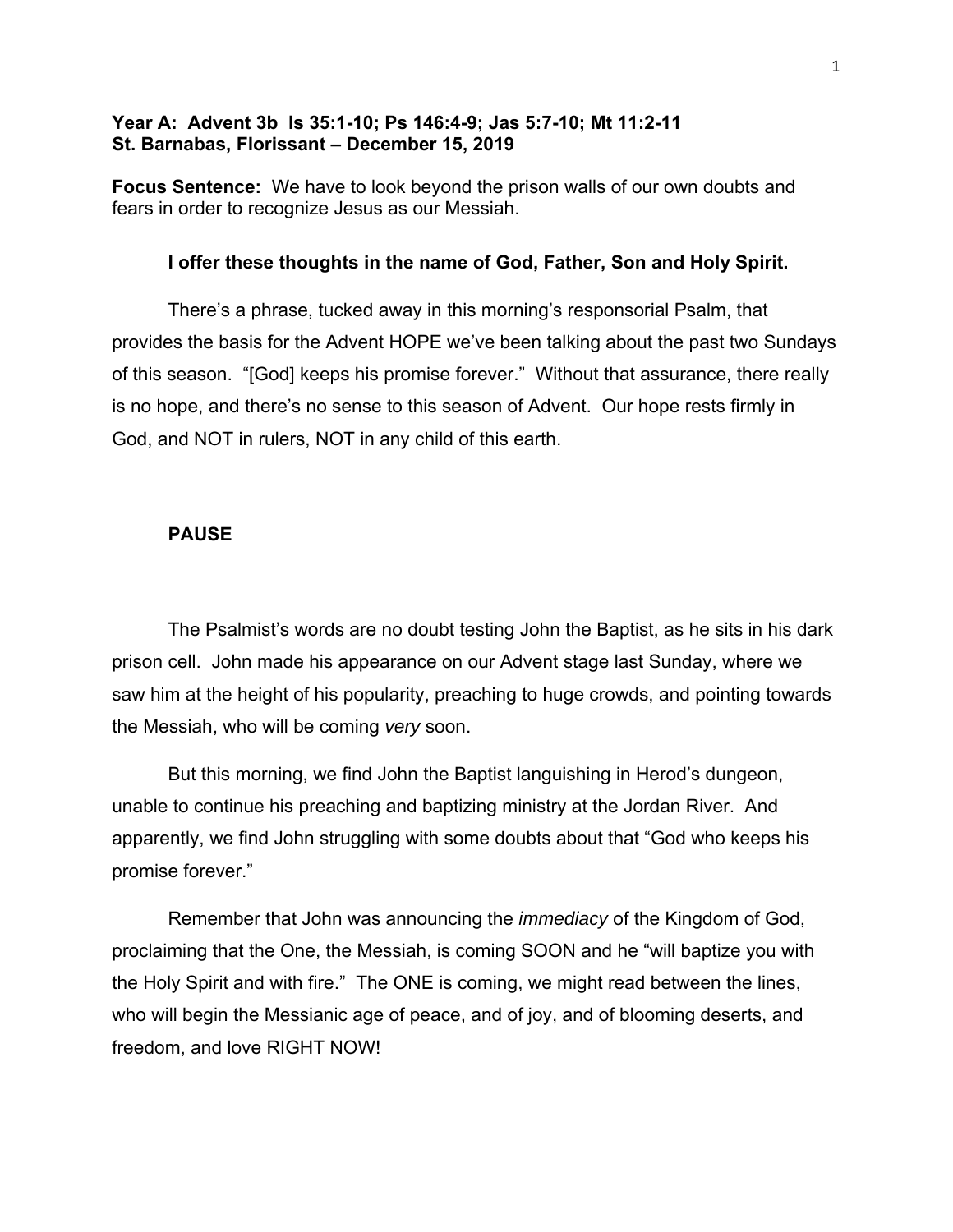But now, John comes face to face with his doubts and (maybe) disappointments. This Jesus, by whom John originally thought HE needed to be baptized, this Jesus, …well, maybe he isn't the Messiah John anticipated. John is forced to reflect and reexamine the basis for his hope.

### **PAUSE**

So John sends some disciples to question Jesus bluntly: "Are you or aren't you?" "Are you the ONE who is to come, or should we be looking for another?" Are you really the ONE sent by God to fulfill all those Messianic promises, or should we just admit that we've been disappointed and led astray by yet one more impostor?

Jesus responds to John by asking John's disciples to tell him what they see and hear, and to dare to hold that vision up alongside the promises written about by Isaiah. And probably not by accident does Jesus leave out that part of Isaiah, chapter 61, that refers to prisoners being set free.

Will John be able to recognize in what his disciples do see and hear Jesus doing that this Jesus really IS the Messiah, even if Jesus doesn't set *this particular prisoner* of Herod's free? Can John be trusted not to take offence at this Messiah? After all, God did rescue Jeremiah from a well, where he was being imprisoned. Why not rescue John from Herod's prison?

### **PAUSE**

John the Baptist's story, I believe, challenges each of us to live with hope in the face of disappointment and disorientation. Is our faithfulness, our trust, our hanging in there, for real, or is it just based on those times when we feel good about God?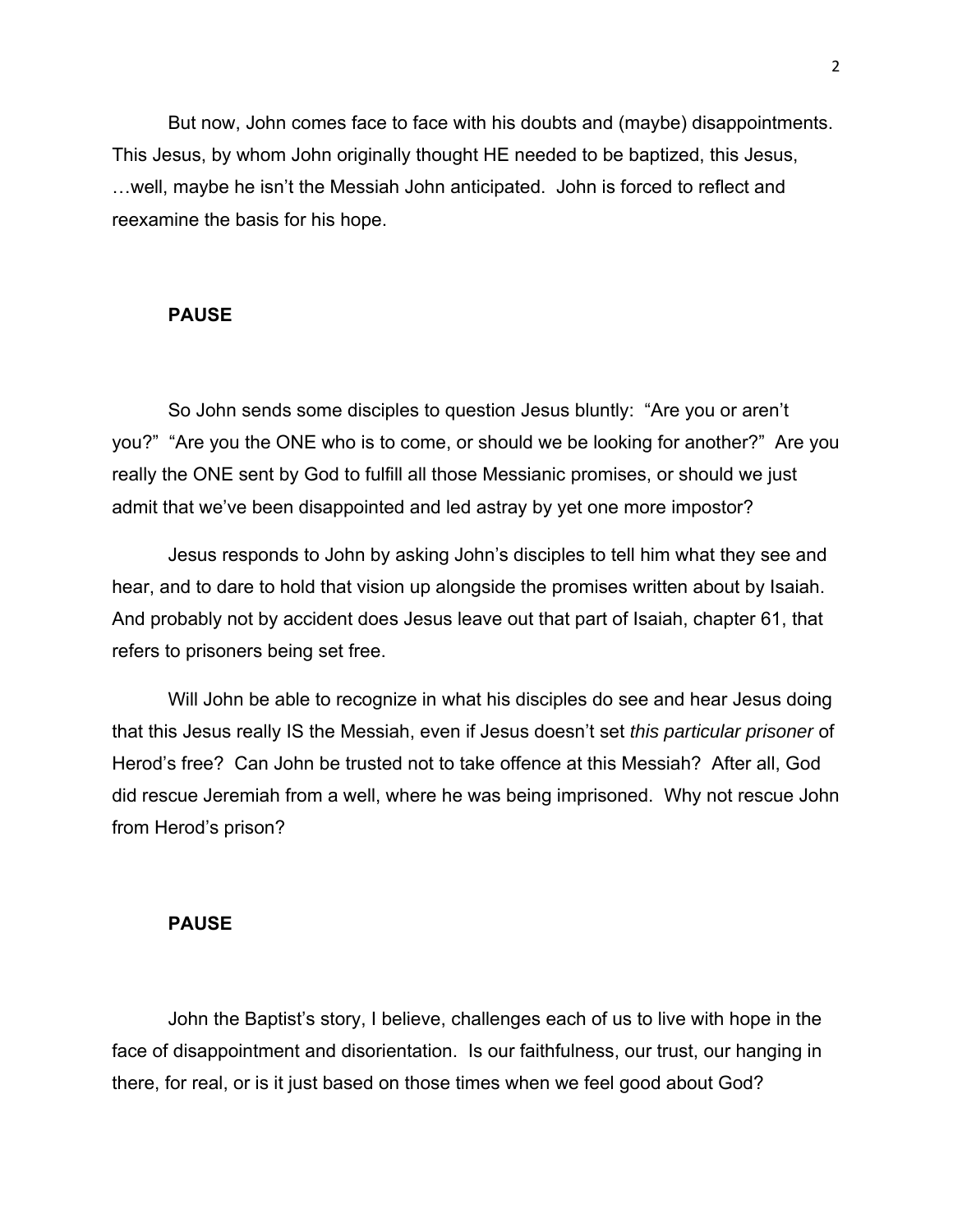How do we understand our particular stories in the light of God's story, especially when the two stories don't seem to touch at all? …when there's an elusiveness to God's ways with us, and those ways don't come close to matching our expectations?

Can we step outside the prison walls into which we put our expectations and let God "strengthen our weak hands and make firm our feeble knees," and hear deep down in our hearts God's call to be strong and trusting, and not be afraid, because our God really is coming to save us?

## **PAUSE**

It's fairly easy to "be faithful," to "hang in there," during those times when the wilderness and the dry land are glad, filled with crocus blossoms, when the desert seems to rejoice. And, thanks be to God, for those times when we're lifted up and delightfully surprised by the wonderful works of God in our lives.

But what about those other times we know will come along? What about those times when every hope we have for our lives seems doomed to destruction? What about those times when the desert isn't blooming, but is filled with the burning sand of disappointment and the bitterness of failure?

God is, after all, the God of both situations. Abundance and joy are no more a sign of God's presence than are turmoil and desolation, since God is quite able to switch them at will.

Can we manage to stay put in the wilderness of disappointment, of ambiguity and paradox, long enough to discover that God really IS here also? …so that we can echo Jacob's awed words: "God is in this place and I, I didn't know it"?

#### **PAUSE**